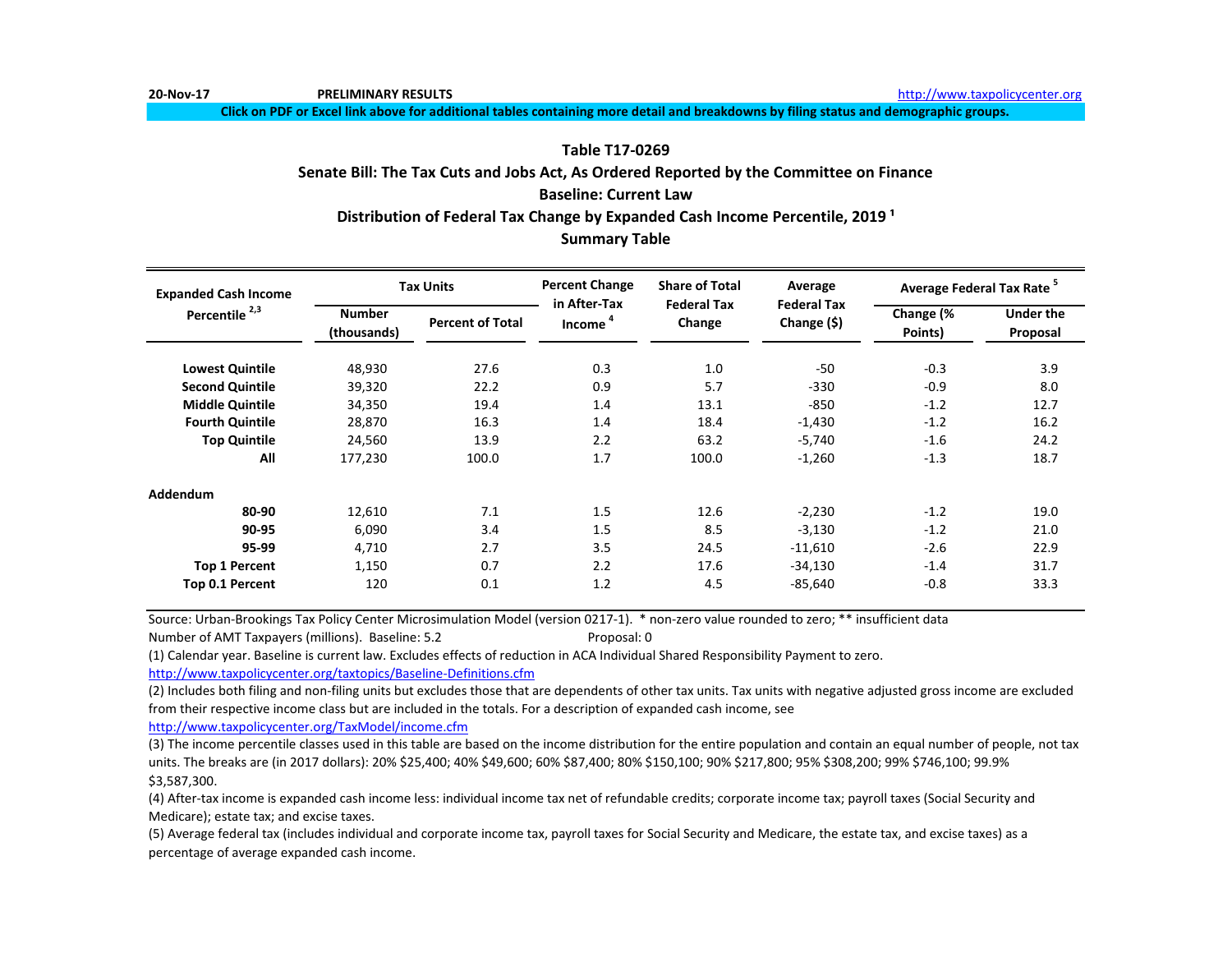## **Senate Bill: The Tax Cuts and Jobs Act, As Ordered Reported by the Committee on Finance Baseline: Current Law Table T17-0269** Distribution of Federal Tax Change by Expanded Cash Income Percentile, 2019<sup>1</sup> **Detail Table**

| <b>Expanded Cash Income</b> | Percent<br>Change in             | Share of<br>Total            | <b>Average Federal Tax Change</b> |         | <b>Share of Federal Taxes</b> |                              | Average Federal Tax Rate <sup>5</sup> |                       |
|-----------------------------|----------------------------------|------------------------------|-----------------------------------|---------|-------------------------------|------------------------------|---------------------------------------|-----------------------|
| Percentile <sup>2,3</sup>   | After-Tax<br>Income <sup>4</sup> | <b>Federal Tax</b><br>Change | <b>Dollars</b>                    | Percent | Change (%<br>Points)          | <b>Under the</b><br>Proposal | Change (%<br>Points)                  | Under the<br>Proposal |
| <b>Lowest Quintile</b>      | 0.3                              | 1.0                          | $-50$                             | $-7.3$  | 0.0                           | 0.9                          | $-0.3$                                | 3.9                   |
| <b>Second Quintile</b>      | 0.9                              | 5.7                          | $-330$                            | $-9.7$  | $-0.1$                        | 3.8                          | $-0.9$                                | 8.0                   |
| <b>Middle Quintile</b>      | 1.4                              | 13.1                         | $-850$                            | $-8.7$  | $-0.2$                        | 9.6                          | $-1.2$                                | 12.7                  |
| <b>Fourth Quintile</b>      | 1.4                              | 18.4                         | $-1,430$                          | $-6.8$  | $-0.1$                        | 17.7                         | $-1.2$                                | 16.2                  |
| <b>Top Quintile</b>         | 2.2                              | 63.2                         | $-5,740$                          | $-6.2$  | 0.3                           | 67.7                         | $-1.6$                                | 24.2                  |
| All                         | 1.7                              | 100.0                        | $-1,260$                          | $-6.6$  | 0.0                           | 100.0                        | $-1.3$                                | 18.7                  |
| Addendum                    |                                  |                              |                                   |         |                               |                              |                                       |                       |
| 80-90                       | 1.5                              | 12.6                         | $-2,230$                          | $-5.9$  | 0.1                           | 14.2                         | $-1.2$                                | 19.0                  |
| 90-95                       | 1.5                              | 8.5                          | $-3,130$                          | $-5.3$  | 0.2                           | 10.8                         | $-1.2$                                | 21.0                  |
| 95-99                       | 3.5                              | 24.5                         | $-11,610$                         | $-10.1$ | $-0.6$                        | 15.4                         | $-2.6$                                | 22.9                  |
| <b>Top 1 Percent</b>        | 2.2                              | 17.6                         | $-34,130$                         | $-4.3$  | 0.6                           | 27.3                         | $-1.4$                                | 31.7                  |
| Top 0.1 Percent             | 1.2                              | 4.5                          | $-85,640$                         | $-2.3$  | 0.6                           | 13.7                         | $-0.8$                                | 33.3                  |

### **Baseline Distribution of Income and Federal Taxes** by Expanded Cash Income Percentile, 2019<sup>1</sup>

| <b>Expanded Cash Income</b> | <b>Tax Units</b>             |                     | Pre-Tax Income    |                     |                   | <b>Federal Tax Burden</b> |                   | After-Tax Income    | Average<br><b>Federal Tax</b> |
|-----------------------------|------------------------------|---------------------|-------------------|---------------------|-------------------|---------------------------|-------------------|---------------------|-------------------------------|
| Percentile <sup>2,3</sup>   | <b>Number</b><br>(thousands) | Percent of<br>Total | Average (dollars) | Percent of<br>Total | Average (dollars) | <b>Percent of Total</b>   | Average (dollars) | Percent of<br>Total | Rate                          |
| <b>Lowest Quintile</b>      | 48,930                       | 27.6                | 15,190            | 4.4                 | 640               | 0.9                       | 14,550            | 5.3                 | 4.2                           |
| <b>Second Quintile</b>      | 39,320                       | 22.2                | 37,840            | 8.8                 | 3.360             | 3.9                       | 34.480            | 10.0                | 8.9                           |
| <b>Middle Quintile</b>      | 34,350                       | 19.4                | 69,760            | 14.2                | 9.720             | 9.9                       | 60.040            | 15.3                | 13.9                          |
| <b>Fourth Quintile</b>      | 28,870                       | 16.3                | 119.870           | 20.5                | 20.870            | 17.8                      | 99.010            | 21.2                | 17.4                          |
| <b>Top Quintile</b>         | 24,560                       | 13.9                | 360,120           | 52.3                | 92,950            | 67.4                      | 267,170           | 48.6                | 25.8                          |
| All                         | 177,230                      | 100.0               | 95,380            | 100.0               | 19,120            | 100.0                     | 76.260            | 100.0               | 20.1                          |
| Addendum                    |                              |                     |                   |                     |                   |                           |                   |                     |                               |
| 80-90                       | 12,610                       | 7.1                 | 187,000           | 14.0                | 37.790            | 14.1                      | 149,210           | 13.9                | 20.2                          |
| 90-95                       | 6.090                        | 3.4                 | 266.990           | 9.6                 | 59.060            | 10.6                      | 207,930           | 9.4                 | 22.1                          |
| 95-99                       | 4,710                        | 2.7                 | 451,970           | 12.6                | 115,230           | 16.0                      | 336,740           | 11.7                | 25.5                          |
| <b>Top 1 Percent</b>        | 1,150                        | 0.7                 | 2.374.200         | 16.2                | 785.580           | 26.7                      | 1.588.620         | 13.5                | 33.1                          |
| Top 0.1 Percent             | 120                          | 0.1                 | 11,123,710        | 7.7                 | 3,788,360         | 13.1                      | 7,335,360         | 6.4                 | 34.1                          |

Source: Urban-Brookings Tax Policy Center Microsimulation Model (version 0217-1). \* non-zero value rounded to zero; \*\* insufficient data

Number of AMT Taxpayers (millions). Baseline: 5.2 Proposal: 0

(1) Calendar year. Baseline is current law. Excludes effects of reduction in ACA Individual Shared Responsibility Payment to zero.

<http://www.taxpolicycenter.org/taxtopics/Baseline-Definitions.cfm>

(2) Includes both filing and non-filing units but excludes those that are dependents of other tax units. Tax units with negative adjusted gross income are excluded from their respective income class but are included in the totals. For a description of expanded cash income, see

[http://www.taxpolicycente](http://www.taxpolicycenter.org/TaxModel/income.cfm)r.org/TaxModel/income.cfm

(3) The income percentile classes used in this table are based on the income distribution for the entire population and contain an equal number of people, not tax units. The breaks are (in 2017 dollars): 20% \$25,400; 40% \$49,600; 60% \$87,400; 80% \$150,100; 90% \$217,800; 95% \$308,200; 99% \$746,100; 99.9% \$3,587,300.

(5) Average federal tax (includes individual and corporate income tax, payroll taxes for Social Security and Medicare, the estate tax, and excise taxes) as a percentage of average expanded cash income. (4) After-tax income is expanded cash income less: individual income tax net of refundable credits; corporate income tax; payroll taxes (Social Security and Medicare); estate tax; and excise taxes.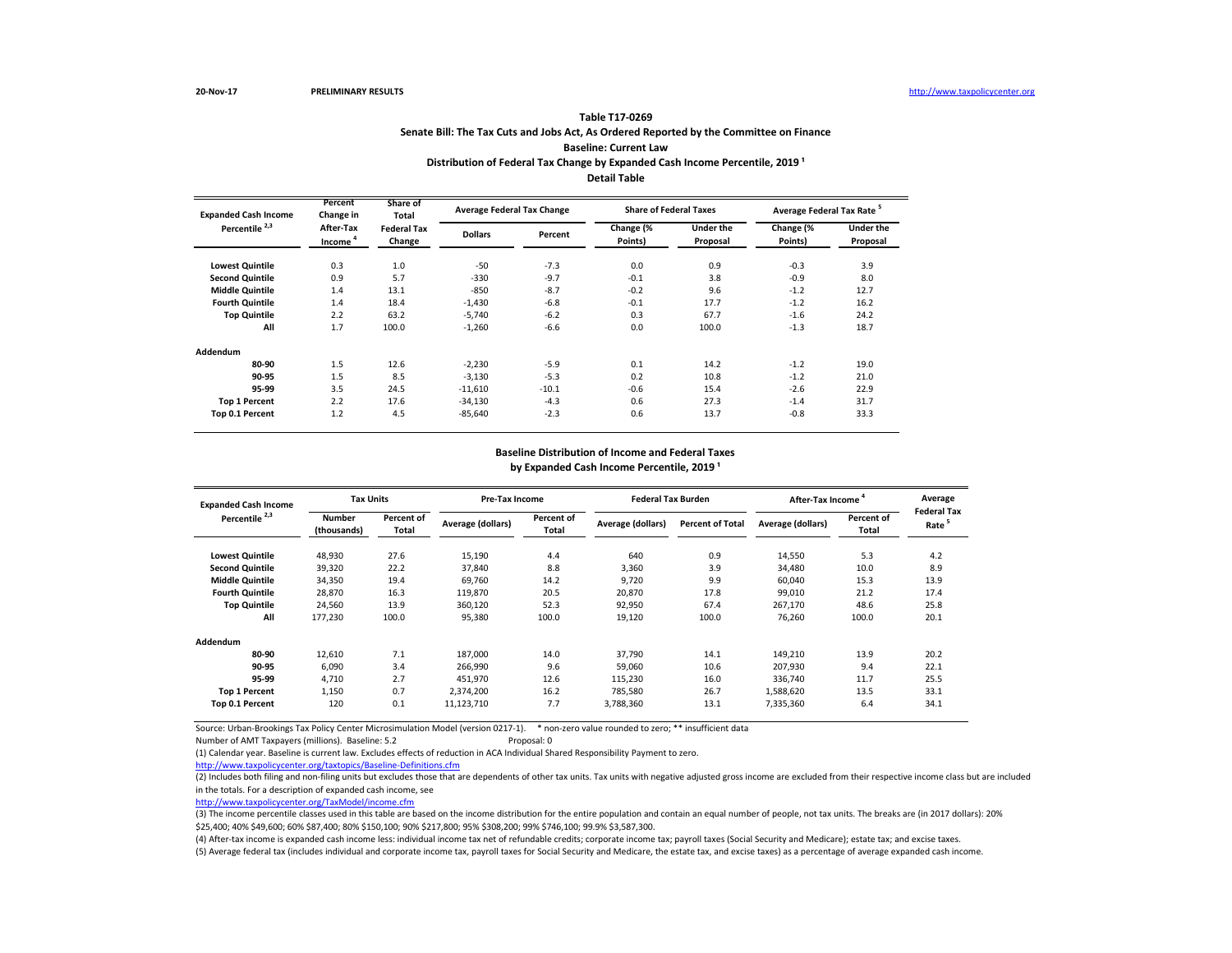# **Senate Bill: The Tax Cuts and Jobs Act, As Ordered Reported by the Committee on Finance Baseline: Current Law Table T17-0269**

# Distribution of Federal Tax Change by Expanded Cash Income Percentile Adjusted for Family Size, 2019<sup>1</sup>

**Detail Table**

| <b>Expanded Cash Income</b> | Percent<br>Change in             | Share of<br>Total            | <b>Average Federal Tax Change</b> |         |                      | <b>Share of Federal Taxes</b> | Average Federal Tax Rate <sup>5</sup> |                              |  |
|-----------------------------|----------------------------------|------------------------------|-----------------------------------|---------|----------------------|-------------------------------|---------------------------------------|------------------------------|--|
| Percentile <sup>2,3</sup>   | After-Tax<br>Income <sup>4</sup> | <b>Federal Tax</b><br>Change | <b>Dollars</b>                    | Percent | Change (%<br>Points) | <b>Under the</b><br>Proposal  | Change (%<br>Points)                  | <b>Under the</b><br>Proposal |  |
| <b>Lowest Quintile</b>      | 0.4                              | 0.9                          | $-50$                             | $-31.4$ | $-0.1$               | 0.1                           | $-0.4$                                | 0.8                          |  |
| <b>Second Quintile</b>      | 0.9                              | 4.8                          | $-290$                            | $-11.6$ | $-0.2$               | 2.6                           | $-0.9$                                | 6.6                          |  |
| <b>Middle Quintile</b>      | 1.4                              | 11.5                         | $-730$                            | $-9.5$  | $-0.3$               | 7.8                           | $-1.2$                                | 11.5                         |  |
| <b>Fourth Quintile</b>      | 1.5                              | 18.7                         | $-1,280$                          | $-7.3$  | $-0.1$               | 16.8                          | $-1.2$                                | 15.6                         |  |
| <b>Top Quintile</b>         | 2.1                              | 65.5                         | $-4,650$                          | $-6.0$  | 0.5                  | 72.4                          | $-1.5$                                | 23.9                         |  |
| All                         | 1.7                              | 100.0                        | $-1.260$                          | $-6.6$  | 0.0                  | 100.0                         | $-1.3$                                | 18.7                         |  |
| Addendum                    |                                  |                              |                                   |         |                      |                               |                                       |                              |  |
| 80-90                       | 1.4                              | 13.0                         | $-1.800$                          | $-5.7$  | 0.2                  | 15.3                          | $-1.1$                                | 18.8                         |  |
| 90-95                       | 1.6                              | 9.9                          | $-2.790$                          | $-5.5$  | 0.1                  | 11.9                          | $-1.2$                                | 20.9                         |  |
| 95-99                       | 3.0                              | 23.6                         | $-8.660$                          | $-9.0$  | $-0.4$               | 16.9                          | $-2.2$                                | 22.8                         |  |
| <b>Top 1 Percent</b>        | 2.2                              | 19.1                         | $-30,460$                         | $-4.5$  | 0.6                  | 28.4                          | $-1.5$                                | 31.3                         |  |
| Top 0.1 Percent             | 1.3                              | 5.1                          | $-81,320$                         | $-2.5$  | 0.6                  | 14.3                          | $-0.8$                                | 33.3                         |  |

#### **Baseline Distribution of Income and Federal Taxes**

by Expanded Cash Income Percentile Adjusted for Family Size, 2019<sup>1</sup>

| <b>Expanded Cash Income</b> | <b>Tax Units</b>             |                     | <b>Pre-Tax Income</b> |                     | <b>Federal Tax Burden</b> |                         | After-Tax Income <sup>4</sup> |                     | Average                                 |
|-----------------------------|------------------------------|---------------------|-----------------------|---------------------|---------------------------|-------------------------|-------------------------------|---------------------|-----------------------------------------|
| Percentile <sup>2,3</sup>   | <b>Number</b><br>(thousands) | Percent of<br>Total | Average (dollars)     | Percent of<br>Total | Average (dollars)         | <b>Percent of Total</b> | Average (dollars)             | Percent of<br>Total | <b>Federal Tax</b><br>Rate <sup>5</sup> |
| <b>Lowest Quintile</b>      | 39,420                       | 22.2                | 14,200                | 3.3                 | 160                       | 0.2                     | 14,040                        | 4.1                 | 1.2                                     |
| <b>Second Quintile</b>      | 37,470                       | 21.1                | 33,360                | 7.4                 | 2,480                     | 2.7                     | 30.880                        | 8.6                 | 7.4                                     |
| <b>Middle Quintile</b>      | 34,980                       | 19.7                | 60,970                | 12.6                | 7,750                     | 8.0                     | 53,220                        | 13.8                | 12.7                                    |
| <b>Fourth Quintile</b>      | 32,710                       | 18.5                | 104,300               | 20.2                | 17,520                    | 16.9                    | 86.780                        | 21.0                | 16.8                                    |
| <b>Top Quintile</b>         | 31,470                       | 17.8                | 304,440               | 56.7                | 77,510                    | 72.0                    | 226,920                       | 52.8                | 25.5                                    |
| All                         | 177,230                      | 100.0               | 95,380                | 100.0               | 19,120                    | 100.0                   | 76,260                        | 100.0               | 20.1                                    |
| <b>Addendum</b>             |                              |                     |                       |                     |                           |                         |                               |                     |                                         |
| 80-90                       | 16,060                       | 9.1                 | 159.760               | 15.2                | 31,900                    | 15.1                    | 127.860                       | 15.2                | 20.0                                    |
| 90-95                       | 7.940                        | 4.5                 | 227,290               | 10.7                | 50,270                    | 11.8                    | 177.020                       | 10.4                | 22.1                                    |
| 95-99                       | 6,070                        | 3.4                 | 386,530               | 13.9                | 96,810                    | 17.3                    | 289,720                       | 13.0                | 25.1                                    |
| <b>Top 1 Percent</b>        | 1,400                        | 0.8                 | 2,048,910             | 16.9                | 672,680                   | 27.7                    | 1,376,230                     | 14.2                | 32.8                                    |
| Top 0.1 Percent             | 140                          | 0.1                 | 9,718,090             | 8.1                 | 3,314,730                 | 13.7                    | 6,403,360                     | 6.7                 | 34.1                                    |

Source: Urban-Brookings Tax Policy Center Microsimulation Model (version 0217-1). \* non-zero value rounded to zero; \*\* insufficient data

Number of AMT Taxpayers (millions). Baseline: 5.2 Proposal: 0

(1) Calendar year. Baseline is current law. Excludes effects of reduction in ACA Individual Shared Responsibility Payment to zero.

<http://www.taxpolicycenter.org/taxtopics/Baseline-Definitions.cfm>

(2) Includes both filing and non-filing units but excludes those that are dependents of other tax units. Tax units with negative adjusted gross income are excluded from their respective income class but are included in the totals. For a description of expanded cash income, see

[http://www.taxpolicycente](http://www.taxpolicycenter.org/TaxModel/income.cfm)r.org/TaxModel/income.cfm

(3) The income percentile classes used in this table are based on the income distribution for the entire population and contain an equal number of people, not tax units. The incomes used are adjusted for family size by dividing by the square root of the number of people in the tax unit. The resulting percentile breaks are (in 2017 dollars): 20% \$17,900; 40% \$32,900; 60% \$56,000; 80% \$91,800; 90% \$13,600; 90% \$131,600; 95% \$184,500; 99% \$430,400; 99.9% \$2,049,800.

(5) Average federal tax (includes individual and corporate income tax, payroll taxes for Social Security and Medicare, the estate tax, and excise taxes) as a percentage of average expanded cash income. (4) After-tax income is expanded cash income less: individual income tax net of refundable credits; corporate income tax; payroll taxes (Social Security and Medicare); estate tax; and excise taxes.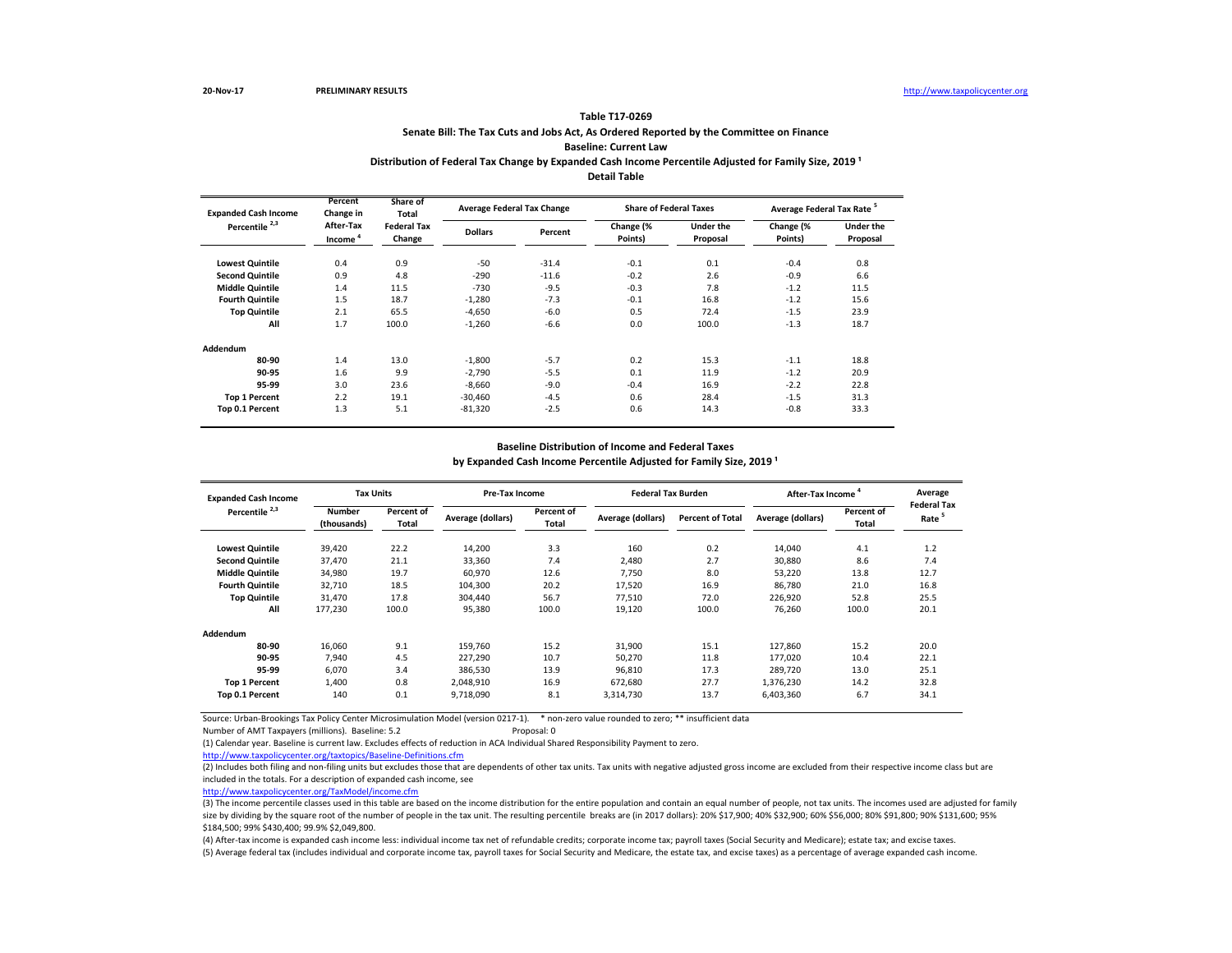# **Senate Bill: The Tax Cuts and Jobs Act, As Ordered Reported by the Committee on Finance Baseline: Current Law Table T17-0269** Distribution of Federal Tax Change by Expanded Cash Income Percentile Adjusted for Family Size, 2019<sup>1</sup> **Detail Table - Single Tax Units**

| <b>Expanded Cash Income</b> | Percent<br>Change in             | Share of<br>Total            | <b>Average Federal Tax Change</b> |         | <b>Share of Federal Taxes</b> |                              | Average Federal Tax Rate <sup>5</sup> |                       |
|-----------------------------|----------------------------------|------------------------------|-----------------------------------|---------|-------------------------------|------------------------------|---------------------------------------|-----------------------|
| Percentile <sup>2,3</sup>   | After-Tax<br>Income <sup>4</sup> | <b>Federal Tax</b><br>Change | <b>Dollars</b>                    | Percent | Change (%<br>Points)          | <b>Under the</b><br>Proposal | Change (%<br>Points)                  | Under the<br>Proposal |
| <b>Lowest Quintile</b>      | 0.3                              | 2.0                          | $-30$                             | $-4.3$  | 0.0                           | 2.3                          | $-0.3$                                | 6.0                   |
| <b>Second Quintile</b>      | 0.5                              | 6.9                          | $-120$                            | $-5.6$  | 0.0                           | 6.1                          | $-0.5$                                | 7.9                   |
| <b>Middle Quintile</b>      | 1.1                              | 18.7                         | $-430$                            | $-6.9$  | $-0.3$                        | 13.1                         | $-0.9$                                | 12.5                  |
| <b>Fourth Quintile</b>      | 1.5                              | 28.8                         | $-910$                            | $-6.8$  | $-0.4$                        | 20.8                         | $-1.2$                                | 16.7                  |
| <b>Top Quintile</b>         | 1.3                              | 45.4                         | $-1,890$                          | $-4.0$  | 0.6                           | 57.3                         | $-1.0$                                | 24.2                  |
| All                         | 1.1                              | 100.0                        | $-450$                            | $-5.0$  | 0.0                           | 100.0                        | $-0.9$                                | 17.2                  |
| Addendum                    |                                  |                              |                                   |         |                               |                              |                                       |                       |
| 80-90                       | 1.1                              | 13.2                         | $-990$                            | $-4.1$  | 0.2                           | 16.2                         | $-0.9$                                | 20.2                  |
| 90-95                       | 1.1                              | 8.4                          | $-1,380$                          | $-3.8$  | 0.1                           | 11.3                         | $-0.9$                                | 21.9                  |
| 95-99                       | 1.7                              | 13.2                         | $-3,410$                          | $-5.1$  | 0.0                           | 12.8                         | $-1.3$                                | 23.9                  |
| <b>Top 1 Percent</b>        | 1.7                              | 10.6                         | $-14,830$                         | $-3.2$  | 0.3                           | 17.0                         | $-1.1$                                | 33.3                  |
| Top 0.1 Percent             | 1.2                              | 3.6                          | $-48,680$                         | $-2.2$  | 0.2                           | 8.5                          | $-0.8$                                | 35.4                  |

#### **Baseline Distribution of Income and Federal Taxes**

by Expanded Cash Income Percentile Adjusted for Family Size, 2019<sup>1</sup>

| <b>Expanded Cash Income</b> | <b>Tax Units</b>             |                     | <b>Pre-Tax Income</b> |                            | <b>Federal Tax Burden</b> |                         | After-Tax Income  | Average<br><b>Federal Tax</b> |      |
|-----------------------------|------------------------------|---------------------|-----------------------|----------------------------|---------------------------|-------------------------|-------------------|-------------------------------|------|
| Percentile <sup>2,3</sup>   | <b>Number</b><br>(thousands) | Percent of<br>Total | Average (dollars)     | Percent of<br><b>Total</b> | Average (dollars)         | <b>Percent of Total</b> | Average (dollars) | Percent of<br>Total           | Rate |
| <b>Lowest Quintile</b>      | 26,600                       | 29.4                | 11,150                | 6.6                        | 700                       | 2.3                     | 10,450            | 7.5                           | 6.3  |
| <b>Second Quintile</b>      | 22,780                       | 25.2                | 26,400                | 13.3                       | 2,210                     | 6.2                     | 24.190            | 14.9                          | 8.4  |
| <b>Middle Quintile</b>      | 17.720                       | 19.6                | 45,950                | 18.0                       | 6,190                     | 13.4                    | 39.750            | 19.0                          | 13.5 |
| <b>Fourth Quintile</b>      | 12,850                       | 14.2                | 75,210                | 21.4                       | 13,500                    | 21.2                    | 61,710            | 21.4                          | 18.0 |
| <b>Top Quintile</b>         | 9.760                        | 10.8                | 188,190               | 40.7                       | 47.470                    | 56.7                    | 140,720           | 37.1                          | 25.2 |
| All                         | 90,380                       | 100.0               | 50,000                | 100.0                      | 9,050                     | 100.0                   | 40,950            | 100.0                         | 18.1 |
| Addendum                    |                              |                     |                       |                            |                           |                         |                   |                               |      |
| 80-90                       | 5,430                        | 6.0                 | 114,760               | 13.8                       | 24,140                    | 16.0                    | 90,610            | 13.3                          | 21.0 |
| 90-95                       | 2.480                        | 2.7                 | 161,500               | 8.9                        | 36.780                    | 11.2                    | 124,720           | 8.4                           | 22.8 |
| 95-99                       | 1.570                        | 1.7                 | 266.230               | 9.2                        | 66.930                    | 12.8                    | 199.300           | 8.4                           | 25.1 |
| <b>Top 1 Percent</b>        | 290                          | 0.3                 | 1,366,290             | 8.8                        | 469,320                   | 16.7                    | 896,970           | 7.1                           | 34.4 |
| Top 0.1 Percent             | 30                           | 0.0                 | 6,234,160             | 4.1                        | 2,253,380                 | 8.3                     | 3,980,780         | 3.2                           | 36.2 |

Source: Urban-Brookings Tax Policy Center Microsimulation Model (version 0217-1). \* non-zero value rounded to zero; \*\* insufficient data

(1) Calendar year. Baseline is current law. Excludes effects of reduction in ACA Individual Shared Responsibility Payment to zero.

<http://www.taxpolicycenter.org/taxtopics/Baseline-Definitions.cfm>

(2) Includes both filing and non-filing units but excludes those that are dependents of other tax units. Tax units with negative adjusted gross income are excluded from their respective income class but are included in the totals. For a description of expanded cash income, see

[http://www.taxpolicycente](http://www.taxpolicycenter.org/TaxModel/income.cfm)r.org/TaxModel/income.cfm

(3) The income percentile classes used in this table are based on the income distribution for the entire population and contain an equal number of people, not tax units. The incomes used are adjusted for family size by dividing by the square root of the number of people in the tax unit. The resulting percentile breaks are (in 2017 dollars): 20% \$17,900; 40% \$32,900; 60% \$56,000; 80% \$91,800; 90% \$13,600; 90% \$131,600; 95% \$184,500; 99% \$430,400; 99.9% \$2,049,800.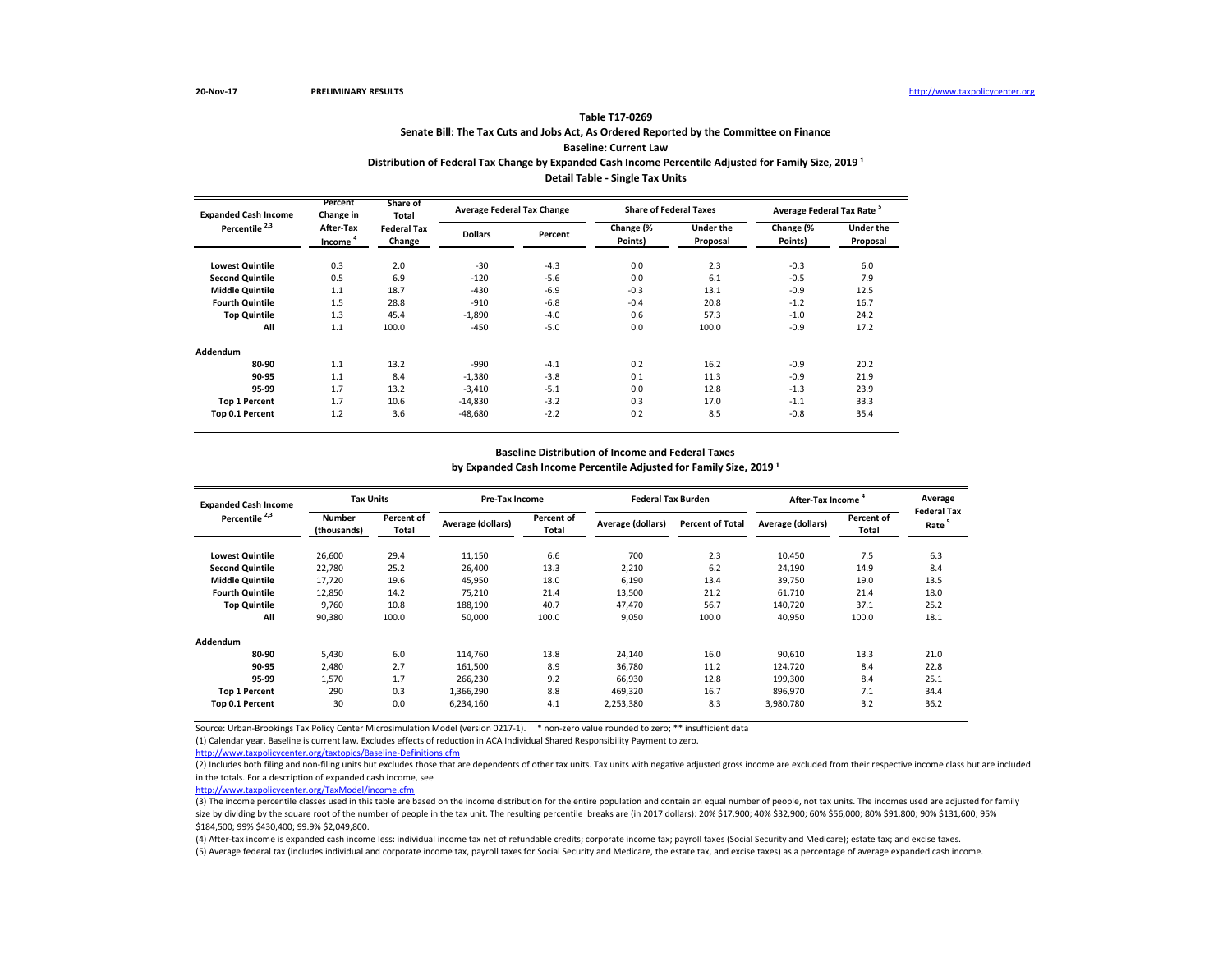# **Senate Bill: The Tax Cuts and Jobs Act, As Ordered Reported by the Committee on Finance Baseline: Current Law Table T17-0269** Distribution of Federal Tax Change by Expanded Cash Income Percentile Adjusted for Family Size, 2019<sup>1</sup> **Detail Table - Married Tax Units Filing Jointly**

| <b>Expanded Cash Income</b> | Percent<br>Change in             | Share of<br>Total            | <b>Average Federal Tax Change</b> |         | <b>Share of Federal Taxes</b> |                              | Average Federal Tax Rate <sup>5</sup> |                       |
|-----------------------------|----------------------------------|------------------------------|-----------------------------------|---------|-------------------------------|------------------------------|---------------------------------------|-----------------------|
| Percentile <sup>2,3</sup>   | After-Tax<br>Income <sup>4</sup> | <b>Federal Tax</b><br>Change | <b>Dollars</b>                    | Percent | Change (%<br>Points)          | <b>Under the</b><br>Proposal | Change (%<br>Points)                  | Under the<br>Proposal |
| <b>Lowest Quintile</b>      | 0.3                              | 0.2                          | $-60$                             | 70.2    | 0.0                           | 0.0                          | $-0.3$                                | $-0.7$                |
| <b>Second Quintile</b>      | 1.0                              | 1.8                          | $-430$                            | $-12.7$ | $-0.1$                        | 1.0                          | $-0.9$                                | 6.2                   |
| <b>Middle Quintile</b>      | 1.4                              | 7.1                          | $-1,020$                          | $-10.5$ | $-0.2$                        | 4.7                          | $-1.3$                                | 10.7                  |
| <b>Fourth Quintile</b>      | 1.6                              | 16.8                         | $-1,690$                          | $-8.2$  | $-0.2$                        | 14.4                         | $-1.3$                                | 14.8                  |
| <b>Top Quintile</b>         | 2.3                              | 75.3                         | $-6,230$                          | $-6.7$  | 0.3                           | 79.8                         | $-1.7$                                | 23.7                  |
| All                         | 2.0                              | 100.0                        | $-2,740$                          | $-7.1$  | 0.0                           | 100.0                        | $-1.5$                                | 20.2                  |
| Addendum                    |                                  |                              |                                   |         |                               |                              |                                       |                       |
| 80-90                       | 1.6                              | 13.9                         | $-2,380$                          | $-6.6$  | 0.1                           | 15.2                         | $-1.3$                                | 18.2                  |
| 90-95                       | 1.8                              | 11.0                         | $-3,620$                          | $-6.3$  | 0.1                           | 12.5                         | $-1.4$                                | 20.5                  |
| 95-99                       | 3.3                              | 28.1                         | $-10,850$                         | $-10.0$ | $-0.6$                        | 19.4                         | $-2.5$                                | 22.5                  |
| <b>Top 1 Percent</b>        | 2.4                              | 22.4                         | $-35,330$                         | $-5.0$  | 0.7                           | 32.7                         | $-1.6$                                | 31.0                  |
| Top 0.1 Percent             | 1.3                              | 5.5                          | $-91,380$                         | $-2.6$  | 0.8                           | 16.0                         | $-0.9$                                | 33.0                  |

#### **Baseline Distribution of Income and Federal Taxes**

by Expanded Cash Income Percentile Adjusted for Family Size, 2019<sup>1</sup>

| <b>Expanded Cash Income</b> | <b>Tax Units</b>             |                     | <b>Pre-Tax Income</b> |                     | <b>Federal Tax Burden</b> |                         | After-Tax Income  |                     | Average<br><b>Federal Tax</b> |
|-----------------------------|------------------------------|---------------------|-----------------------|---------------------|---------------------------|-------------------------|-------------------|---------------------|-------------------------------|
| Percentile <sup>2,3</sup>   | <b>Number</b><br>(thousands) | Percent of<br>Total | Average (dollars)     | Percent of<br>Total | Average (dollars)         | <b>Percent of Total</b> | Average (dollars) | Percent of<br>Total | Rate <sup>5</sup>             |
| <b>Lowest Quintile</b>      | 5,000                        | 8.3                 | 21,210                | 1.0                 | $-90$                     | 0.0                     | 21,300            | 1.3                 | $-0.4$                        |
| <b>Second Quintile</b>      | 6,950                        | 11.5                | 47,600                | 3.1                 | 3,400                     | 1.0                     | 44,200            | 3.7                 | 7.2                           |
| <b>Middle Quintile</b>      | 11,530                       | 19.2                | 81,000                | 8.8                 | 9,690                     | 4.8                     | 71.300            | 9.9                 | 12.0                          |
| <b>Fourth Quintile</b>      | 16,390                       | 27.2                | 127,490               | 19.6                | 20,560                    | 14.6                    | 106,940           | 21.0                | 16.1                          |
| <b>Top Quintile</b>         | 19,920                       | 33.1                | 362,800               | 67.8                | 92,340                    | 79.5                    | 270,460           | 64.6                | 25.5                          |
| All                         | 60,210                       | 100.0               | 177,050               | 100.0               | 38,450                    | 100.0                   | 138,600           | 100.0               | 21.7                          |
| Addendum                    |                              |                     |                       |                     |                           |                         |                   |                     |                               |
| 80-90                       | 9,600                        | 16.0                | 186,480               | 16.8                | 36,320                    | 15.1                    | 150,150           | 17.3                | 19.5                          |
| 90-95                       | 5,010                        | 8.3                 | 261,830               | 12.3                | 57,320                    | 12.4                    | 204,510           | 12.3                | 21.9                          |
| 95-99                       | 4.260                        | 7.1                 | 434.240               | 17.4                | 108.500                   | 20.0                    | 325,740           | 16.6                | 25.0                          |
| <b>Top 1 Percent</b>        | 1,040                        | 1.7                 | 2,180,410             | 21.3                | 710.670                   | 32.0                    | 1,469,740         | 18.4                | 32.6                          |
| Top 0.1 Percent             | 100                          | 0.2                 | 10,479,240            | 9.8                 | 3,550,900                 | 15.3                    | 6,928,340         | 8.3                 | 33.9                          |

Source: Urban-Brookings Tax Policy Center Microsimulation Model (version 0217-1). \* non-zero value rounded to zero; \*\* insufficient data

(1) Calendar year. Baseline is current law. Excludes effects of reduction in ACA Individual Shared Responsibility Payment to zero.

<http://www.taxpolicycenter.org/taxtopics/Baseline-Definitions.cfm>

(2) Includes both filing and non-filing units but excludes those that are dependents of other tax units. Tax units with negative adjusted gross income are excluded from their respective income class but are included in the totals. For a description of expanded cash income, see

[http://www.taxpolicycente](http://www.taxpolicycenter.org/TaxModel/income.cfm)r.org/TaxModel/income.cfm

(3) The income percentile classes used in this table are based on the income distribution for the entire population and contain an equal number of people, not tax units. The incomes used are adjusted for family size by dividing by the square root of the number of people in the tax unit. The resulting percentile breaks are (in 2017 dollars): 20% \$17,900; 40% \$32,900; 60% \$56,000; 80% \$91,800; 90% \$13,600; 90% \$131,600; 95% \$184,500; 99% \$430,400; 99.9% \$2,049,800.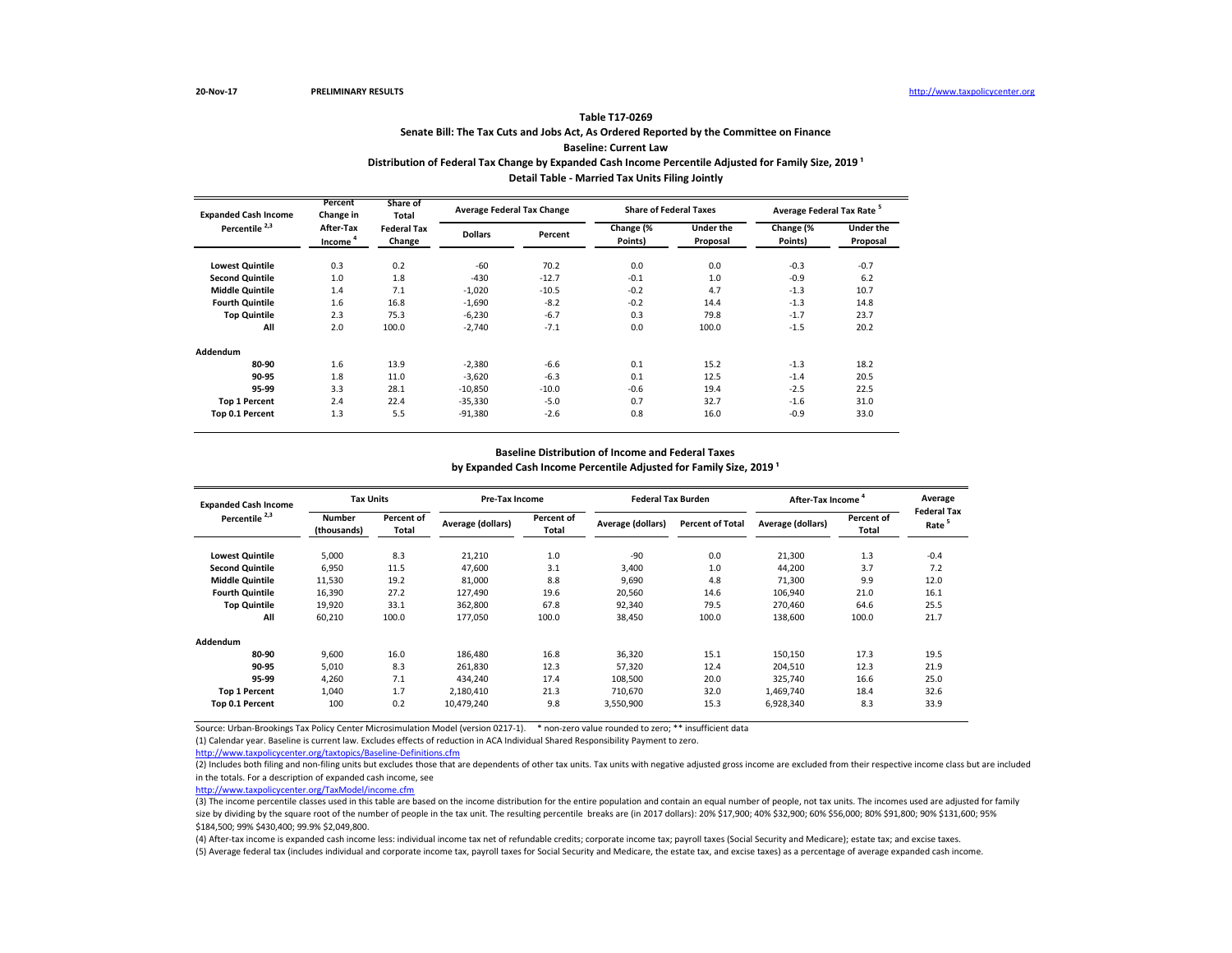## **Senate Bill: The Tax Cuts and Jobs Act, As Ordered Reported by the Committee on Finance Baseline: Current Law Table T17-0269** Distribution of Federal Tax Change by Expanded Cash Income Percentile Adjusted for Family Size, 2019<sup>1</sup>

**Detail Table - Head of Household Tax Units**

| <b>Expanded Cash Income</b> | Percent<br>Change in             | Share of<br>Total<br><b>Federal Tax</b><br>Change |                | <b>Average Federal Tax Change</b> |                      | <b>Share of Federal Taxes</b> | Average Federal Tax Rate <sup>5</sup> |                              |  |
|-----------------------------|----------------------------------|---------------------------------------------------|----------------|-----------------------------------|----------------------|-------------------------------|---------------------------------------|------------------------------|--|
| Percentile <sup>2,3</sup>   | After-Tax<br>Income <sup>4</sup> |                                                   | <b>Dollars</b> | Percent                           | Change (%<br>Points) | <b>Under the</b><br>Proposal  | Change (%<br>Points)                  | <b>Under the</b><br>Proposal |  |
| <b>Lowest Quintile</b>      | 0.5                              | 6.0                                               | $-120$         | 7.1                               | $-1.2$               | $-8.2$                        | $-0.6$                                | $-8.7$                       |  |
| <b>Second Quintile</b>      | 1.7                              | 32.6                                              | $-670$         | $-29.2$                           | $-2.1$               | 7.2                           | $-1.6$                                | 3.9                          |  |
| <b>Middle Quintile</b>      | 1.9                              | 39.6                                              | $-1,190$       | $-13.7$                           | $-1.4$               | 22.6                          | $-1.7$                                | 10.7                         |  |
| <b>Fourth Quintile</b>      | 0.7                              | 11.2                                              | $-600$         | $-3.2$                            | 1.6                  | 30.5                          | $-0.6$                                | 16.7                         |  |
| <b>Top Quintile</b>         | 0.7                              | 10.7                                              | $-1,280$       | $-2.0$                            | 3.1                  | 47.8                          | $-0.5$                                | 24.6                         |  |
| All                         | 1.2                              | 100.0                                             | $-630$         | $-8.3$                            | 0.0                  | 100.0                         | $-1.1$                                | 11.5                         |  |
| Addendum                    |                                  |                                                   |                |                                   |                      |                               |                                       |                              |  |
| 80-90                       | 0.4                              | 2.7                                               | $-520$         | $-1.6$                            | 1.1                  | 15.2                          | $-0.3$                                | 20.7                         |  |
| 90-95                       | 0.6                              | 2.1                                               | $-970$         | $-2.0$                            | 0.6                  | 9.4                           | $-0.4$                                | 22.0                         |  |
| 95-99                       | 0.6                              | 1.5                                               | $-1,580$       | $-1.7$                            | 0.5                  | 7.8                           | $-0.4$                                | 25.3                         |  |
| <b>Top 1 Percent</b>        | 1.3                              | 4.5                                               | $-24,080$      | $-2.6$                            | 0.9                  | 15.4                          | $-0.9$                                | 32.4                         |  |
| Top 0.1 Percent             | 2.0                              | 4.2                                               | $-189,030$     | $-3.8$                            | 0.5                  | 9.6                           | $-1.3$                                | 33.1                         |  |

#### **Baseline Distribution of Income and Federal Taxes**

by Expanded Cash Income Percentile Adjusted for Family Size, 2019<sup>1</sup>

| <b>Expanded Cash Income</b> | <b>Tax Units</b>             |                     | <b>Pre-Tax Income</b> |                            | <b>Federal Tax Burden</b> |                         | After-Tax Income  |                     | Average<br><b>Federal Tax</b> |
|-----------------------------|------------------------------|---------------------|-----------------------|----------------------------|---------------------------|-------------------------|-------------------|---------------------|-------------------------------|
| Percentile <sup>2,3</sup>   | <b>Number</b><br>(thousands) | Percent of<br>Total | Average (dollars)     | Percent of<br><b>Total</b> | Average (dollars)         | <b>Percent of Total</b> | Average (dollars) | Percent of<br>Total | Rate <sup>5</sup>             |
| <b>Lowest Quintile</b>      | 7,420                        | 31.7                | 20,460                | 10.8                       | $-1,660$                  | $-7.0$                  | 22,110            | 13.4                | $-8.1$                        |
| <b>Second Quintile</b>      | 7,130                        | 30.4                | 41,950                | 21.4                       | 2,300                     | 9.3                     | 39.660            | 23.1                | 5.5                           |
| <b>Middle Quintile</b>      | 4,900                        | 20.9                | 69,620                | 24.3                       | 8.630                     | 24.0                    | 60,980            | 24.4                | 12.4                          |
| <b>Fourth Quintile</b>      | 2,730                        | 11.7                | 107,950               | 21.1                       | 18,610                    | 28.9                    | 89,340            | 19.9                | 17.2                          |
| <b>Top Quintile</b>         | 1,230                        | 5.2                 | 255,790               | 22.4                       | 64,070                    | 44.7                    | 191,720           | 19.2                | 25.1                          |
| All                         | 23,450                       | 100.0               | 59,730                | 100.0                      | 7,500                     | 100.0                   | 52,230            | 100.0               | 12.6                          |
| Addendum                    |                              |                     |                       |                            |                           |                         |                   |                     |                               |
| 80-90                       | 750                          | 3.2                 | 158,560               | 8.5                        | 33,320                    | 14.2                    | 125,240           | 7.7                 | 21.0                          |
| 90-95                       | 320                          | 1.3                 | 219,200               | 4.9                        | 49.180                    | 8.8                     | 170,020           | 4.4                 | 22.4                          |
| 95-99                       | 140                          | 0.6                 | 365.620               | 3.5                        | 93,990                    | 7.2                     | 271.640           | 3.0                 | 25.7                          |
| <b>Top 1 Percent</b>        | 30                           | 0.1                 | 2,788,960             | 5.5                        | 927,120                   | 14.5                    | 1,861,850         | 4.2                 | 33.2                          |
| Top 0.1 Percent             | $\ast$                       | 0.0                 | 14,305,870            | 3.3                        | 4,925,460                 | 9.1                     | 9,380,410         | 2.5                 | 34.4                          |

Source: Urban-Brookings Tax Policy Center Microsimulation Model (version 0217-1). \* non-zero value rounded to zero; \*\* insufficient data

(1) Calendar year. Baseline is current law. Excludes effects of reduction in ACA Individual Shared Responsibility Payment to zero.

<http://www.taxpolicycenter.org/taxtopics/Baseline-Definitions.cfm>

(2) Includes both filing and non-filing units but excludes those that are dependents of other tax units. Tax units with negative adjusted gross income are excluded from their respective income class but are included in the totals. For a description of expanded cash income, see

[http://www.taxpolicycente](http://www.taxpolicycenter.org/TaxModel/income.cfm)r.org/TaxModel/income.cfm

(3) The income percentile classes used in this table are based on the income distribution for the entire population and contain an equal number of people, not tax units. The incomes used are adjusted for family size by dividing by the square root of the number of people in the tax unit. The resulting percentile breaks are (in 2017 dollars): 20% \$17,900; 40% \$32,900; 60% \$56,000; 80% \$91,800; 90% \$13,600; 90% \$131,600; 95% \$184,500; 99% \$430,400; 99.9% \$2,049,800.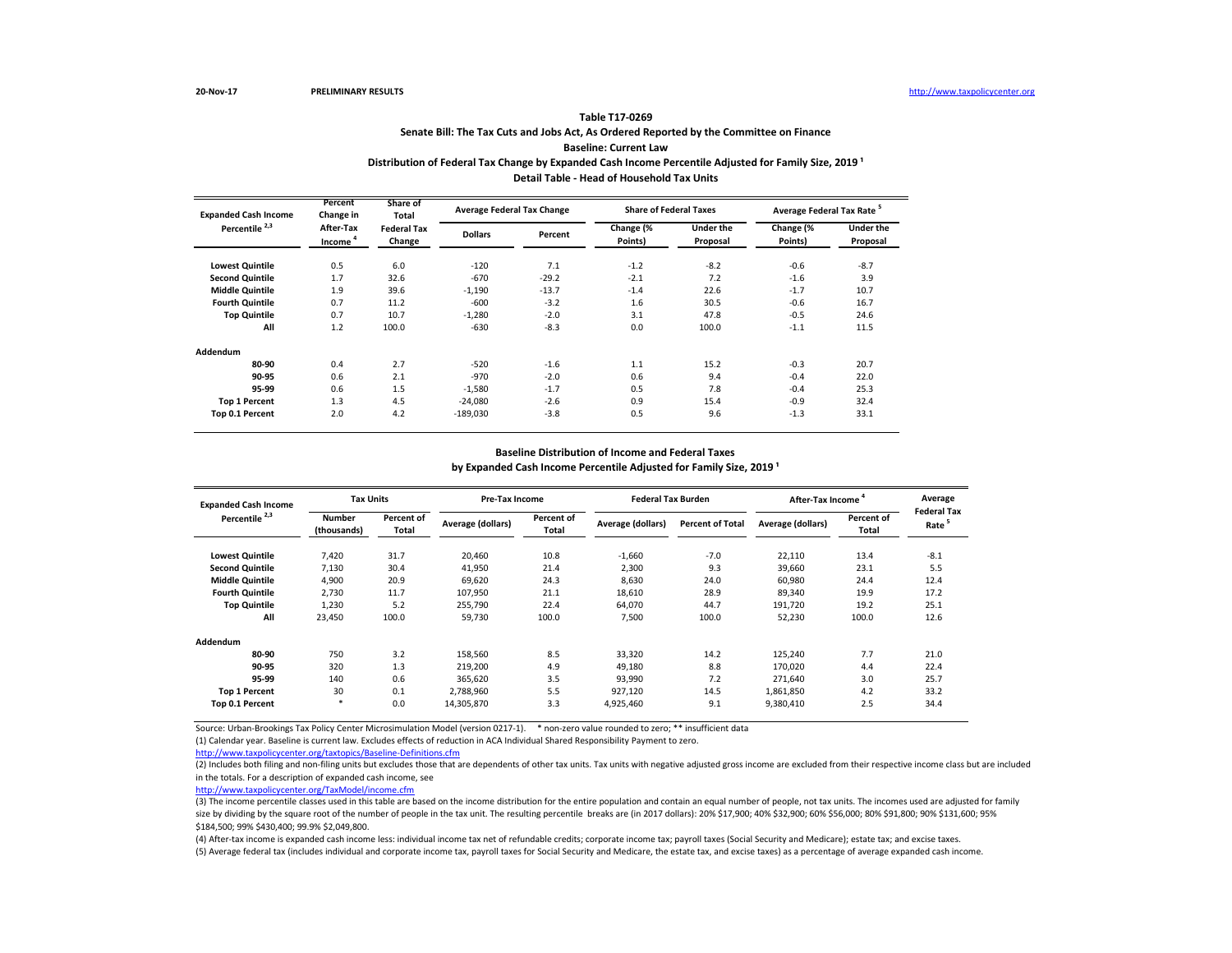# **Senate Bill: The Tax Cuts and Jobs Act, As Ordered Reported by the Committee on Finance Baseline: Current Law Table T17-0269**

# Distribution of Federal Tax Change by Expanded Cash Income Percentile Adjusted for Family Size, 2019<sup>1</sup>

**Detail Table - Tax Units with Children**

| <b>Expanded Cash Income</b> | Percent<br>Change in             | Share of<br>Total            |                | <b>Average Federal Tax Change</b> |                      | <b>Share of Federal Taxes</b> | Average Federal Tax Rate <sup>5</sup> |                              |  |
|-----------------------------|----------------------------------|------------------------------|----------------|-----------------------------------|----------------------|-------------------------------|---------------------------------------|------------------------------|--|
| Percentile <sup>2,3</sup>   | After-Tax<br>Income <sup>4</sup> | <b>Federal Tax</b><br>Change | <b>Dollars</b> | Percent                           | Change (%<br>Points) | <b>Under the</b><br>Proposal  | Change (%<br>Points)                  | <b>Under the</b><br>Proposal |  |
| <b>Lowest Quintile</b>      | 0.5                              | 1.2                          | $-110$         | 7.0                               | $-0.2$               | $-1.5$                        | $-0.5$                                | $-8.1$                       |  |
| <b>Second Quintile</b>      | 1.6                              | 7.3                          | $-680$         | $-24.8$                           | $-0.4$               | 1.8                           | $-1.5$                                | 4.5                          |  |
| <b>Middle Quintile</b>      | 2.0                              | 14.5                         | $-1.420$       | $-13.0$                           | $-0.5$               | 7.9                           | $-1.7$                                | 11.4                         |  |
| <b>Fourth Quintile</b>      | 1.5                              | 17.0                         | $-1,780$       | $-7.3$                            | 0.1                  | 17.7                          | $-1.3$                                | 16.2                         |  |
| <b>Top Quintile</b>         | 2.3                              | 61.1                         | $-6.930$       | $-6.3$                            | 1.0                  | 73.9                          | $-1.7$                                | 24.8                         |  |
| All                         | 1.9                              | 100.0                        | $-1,990$       | $-7.5$                            | 0.0                  | 100.0                         | $-1.5$                                | 18.7                         |  |
| Addendum                    |                                  |                              |                |                                   |                      |                               |                                       |                              |  |
| 80-90                       | 1.4                              | 10.5                         | $-2,390$       | $-5.5$                            | 0.3                  | 14.8                          | $-1.1$                                | 19.5                         |  |
| 90-95                       | 2.0                              | 10.3                         | $-4.620$       | $-6.7$                            | 0.1                  | 11.7                          | $-1.5$                                | 21.4                         |  |
| 95-99                       | 3.7                              | 24.0                         | $-13,910$      | $-10.3$                           | $-0.5$               | 17.0                          | $-2.7$                                | 23.6                         |  |
| <b>Top 1 Percent</b>        | 2.1                              | 16.3                         | $-36,420$      | $-4.2$                            | 1.1                  | 30.4                          | $-1.4$                                | 31.8                         |  |
| Top 0.1 Percent             | 1.1                              | 4.0                          | $-90,570$      | $-2.2$                            | 0.8                  | 14.6                          | $-0.8$                                | 33.1                         |  |

#### **Baseline Distribution of Income and Federal Taxes**

by Expanded Cash Income Percentile Adjusted for Family Size, 2019<sup>1</sup>

| <b>Expanded Cash Income</b><br>Percentile <sup>2,3</sup> | <b>Tax Units</b>             |                     | Pre-Tax Income    |                     | <b>Federal Tax Burden</b> |                         | After-Tax Income  |                     | Average                                 |
|----------------------------------------------------------|------------------------------|---------------------|-------------------|---------------------|---------------------------|-------------------------|-------------------|---------------------|-----------------------------------------|
|                                                          | <b>Number</b><br>(thousands) | Percent of<br>Total | Average (dollars) | Percent of<br>Total | Average (dollars)         | <b>Percent of Total</b> | Average (dollars) | Percent of<br>Total | <b>Federal Tax</b><br>Rate <sup>5</sup> |
| <b>Lowest Quintile</b>                                   | 11,490                       | 21.4                | 21,410            | 3.5                 | $-1,620$                  | $-1.3$                  | 23,030            | 4.7                 | $-7.6$                                  |
| <b>Second Quintile</b>                                   | 11,450                       | 21.3                | 46,390            | 7.6                 | 2,740                     | 2.2                     | 43.650            | 8.9                 | 5.9                                     |
| <b>Middle Quintile</b>                                   | 10,930                       | 20.3                | 83,390            | 13.0                | 10,930                    | 8.4                     | 72,460            | 14.2                | 13.1                                    |
| <b>Fourth Quintile</b>                                   | 10,250                       | 19.1                | 139,940           | 20.4                | 24.410                    | 17.6                    | 115,530           | 21.2                | 17.4                                    |
| <b>Top Quintile</b>                                      | 9,420                        | 17.5                | 415,350           | 55.8                | 109,870                   | 72.9                    | 305,480           | 51.5                | 26.5                                    |
| All                                                      | 53,770                       | 100.0               | 130.430           | 100.0               | 26,390                    | 100.0                   | 104,040           | 100.0               | 20.2                                    |
| <b>Addendum</b>                                          |                              |                     |                   |                     |                           |                         |                   |                     |                                         |
| 80-90                                                    | 4.720                        | 8.8                 | 211.730           | 14.2                | 43,580                    | 14.5                    | 168,150           | 14.2                | 20.6                                    |
| 90-95                                                    | 2,390                        | 4.4                 | 300,510           | 10.2                | 68.820                    | 11.6                    | 231,690           | 9.9                 | 22.9                                    |
| 95-99                                                    | 1,850                        | 3.4                 | 511,810           | 13.5                | 134,840                   | 17.5                    | 376,970           | 12.4                | 26.4                                    |
| <b>Top 1 Percent</b>                                     | 480                          | 0.9                 | 2,627,410         | 17.9                | 873,110                   | 29.4                    | 1,754,300         | 15.0                | 33.2                                    |
| Top 0.1 Percent                                          | 50                           | 0.1                 | 12,144,890        | 8.2                 | 4,106,810                 | 13.8                    | 8,038,080         | 6.8                 | 33.8                                    |

Source: Urban-Brookings Tax Policy Center Microsimulation Model (version 0217-1). \* non-zero value rounded to zero; \*\* insufficient data

Note: Tax units with children are those claiming an exemption for children at home or away from home or with children qualifying for the Child Tax Credit or EITC.

(1) Calendar year. Baseline is current law. Excludes effects of reduction in ACA Individual Shared Responsibility Payment to zero.

<http://www.taxpolicycenter.org/taxtopics/Baseline-Definitions.cfm>

(2) Includes both filing and non-filing units but excludes those that are dependents of other tax units. Tax units with negative adjusted gross income are excluded from their respective income class but are included in the totals. For a description of expanded cash income, see

[http://www.taxpolicycente](http://www.taxpolicycenter.org/TaxModel/income.cfm)r.org/TaxModel/income.cfm

(3) The income percentile classes used in this table are based on the income distribution for the entire population and contain an equal number of people, not tax units. The incomes used are adjusted for family size by dividing by the square root of the number of people in the tax unit. The resulting percentile breaks are (in 2017 dollars): 20% \$17,900; 40% \$32,900; 60% \$56,000; 80% \$91,800; 90% \$13,600; 90% \$131,600; 95% \$184,500; 99% \$430,400; 99.9% \$2,049,800.